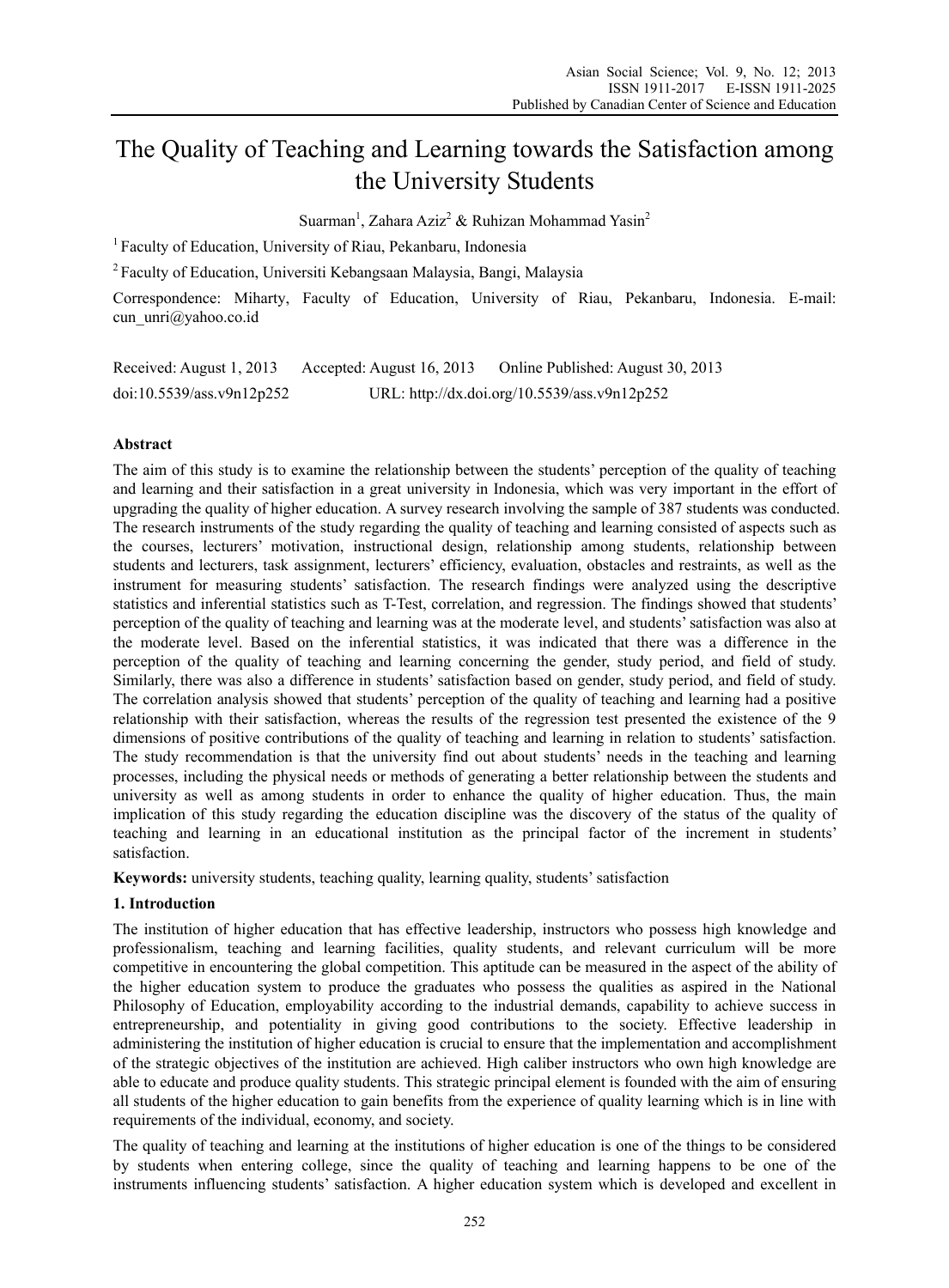quality is in the hope and expectation of all of the students who are accepted by the college. One of the indicators of the best institution of higher education is its teaching and learning quality. Robiah Sidin (2000) stressed that the key to the development of higher education so far is the improvement in the quality of teaching and learning. Students as the customers hope to gain satisfaction after participating in the teaching and learning sessions. According to Greiner (2000), the quality of service and quality of teaching are related to the students' satisfactions that function as the customers of the institution. The components of the quality of teaching and learning encompass the entire aspects involved in the implementation of teaching and learning in the effort of accomplishing teaching objectives. One of the measurement indicators of the quality teaching and learning is the ability to achieve the instructional goals successfully. As suggested by Harvey and Green (1993), the main principle in measuring the quality of teaching and learning in a university is the evaluation of the institution in terms of its approach in accomplishing objectives. It can be concluded that the more able the university in accomplishing its goals, the more quality it will have, whereas the institutions which are unable to achieve their objective successfully will be considered to have poor quality. The achievement of objectives is the primary indicator of the quality of teaching and learning as well as students' satisfaction, since satisfaction is the effect produced from the participation in teaching and learning. Oliver (1997) defined customers' satisfaction as the feedback regarding the fulfillment of the customers' requirements. Holford and Patkar (2003) in Handoyos (2006) stated that there are five items of overall students' satisfaction comprising the quality of the facilities, quality of the learning process, quality of the service, quality of the curriculum, and quality of the instructional implementation.

#### **2. Statement of the Problem**

The increasing enrolment of students in various disciplines requires numerous instructors who are expert in their specialized fields. The institutions of higher education should be more competitive, conforming to the government policy and aspiration of transforming our country into the regional world-class centre of excellence in education. The key to the development of higher education today is the enhancement in the quality of teaching and learning (Robiah Sidin, 2000).

Students are of the main customers of an institution of higher education who need to be prioritized, considering their individual needs which have to be fulfilled. They hope for the exciting learning experience and quality teaching and learning processes. Therefore, students own the rights to receive quality education, and it is the responsibility of the faculty or learning centre to ensure the quality of the courses and programs offered. Despite the significance mentioned, there are still not much effort contributed in investigating the relationship between the quality of teaching and learning and students' satisfaction (Guolla, 1999).

A research needs to be conducted to observe the impact of the quality of teaching and learning on students' satisfaction throughout their time spent enrolling in their study programs. The objectives of the study were to (1) review on students' perception of the quality of teaching and learning throughout their enrolment in the study program in the institution of higher education, (2) investigate the relationship between the quality of teaching and learning and students' satisfaction with the study program, (3) determine to what extent the quality of teaching and learning contributes to students' satisfaction with the study program.

## **3. Literature Review**

# *3.1 The Quality of Teaching and Learning*

Every student enrolled in the institution of higher education dreams for a better quality of teaching and learning, and the university which provides quality teaching and learning is something they would be proud to have. The quality will also enable the college to motivate the students better than the other institutions do. Hence, it is very important for the higher education to prioritize the quality of teaching and learning. Chong & Crowther (2005) focused more on the quality of higher education in relation to students which encompasses what is learnt by the students, what is understood by them, what tasks they can perform, and the extent of competence the students acquire as the result of the interaction between the students and lecturers. The quality of higher education has to be related to the practice of knowledge and learning experience obtained by the students. It can be concluded that the components contained in the teaching and learning processes are the main factors determining the quality of teaching; which consists of the lecturer (motivation, competence, the technique of building rapport with the students), teaching tools (courses, syllabus, media, teaching methods), students (students' competence, relationship among students), and instructional implementation (explanation on lecture materials, task assignment, evaluation, as well as restraints in teaching). In details, the components of the quality of teaching and learning are elaborated by (Marsh 1990; Toland & De Ayala, 2005; Gursoy & Umbreit, 2005; Oxford Brookes University, 2005) which entails the nine components altogether, which are the 1) courses, 2) lecturers'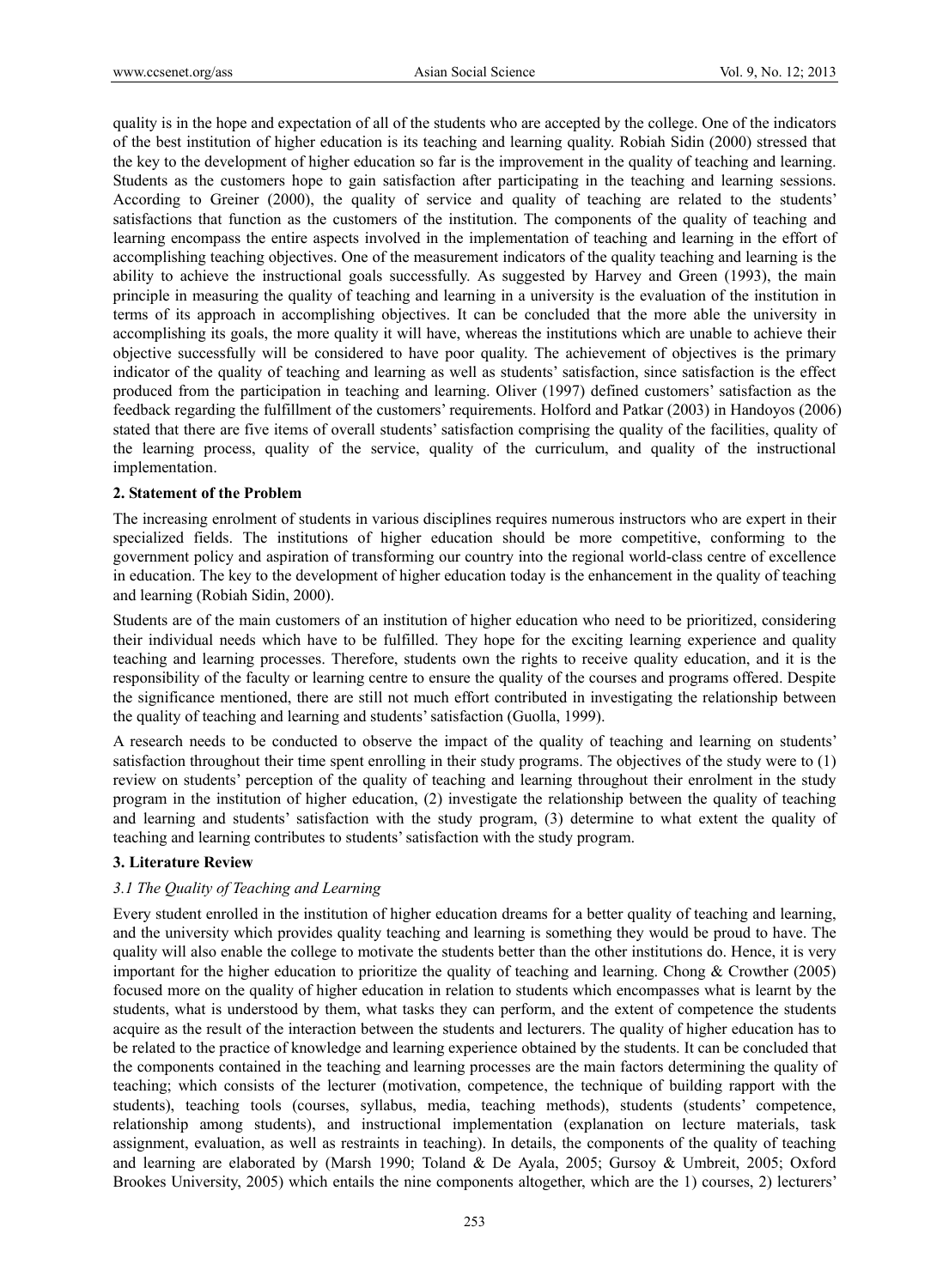motivation, 3) instructional design, 4) relationship among students, 5) relationship between the students and lecturers, 6) assignment, 7) lecturers' competence, 8) obstacles and constraints, and 9) evaluation.

## *3.2 Students' Satisfaction*

Satisfaction is the impact of the processes which have taken place during the teaching and learning sessions participated by the students. Wilkie (1990) defined customer's satisfaction as the emotional response to the evaluation of the affairs of consuming a product or receiving a service. The satisfaction with the quality of teaching and learning is the students' emotional reaction after attending lectures. The quality of teaching and learning is associated with students' satisfaction. Likewise, Ramsden (1991), Rowley (1996), and Stringer and Irwing (1998), in their studies, reported that there was a relationship between the learning quality and students' perception of the teaching quality. Henning et al. (2001) discovered that the quality of teaching and students' emotional commitment to the institution were important to maintain the students' loyalty.

The objective of the study was to determine the students' perception of the quality of teaching and learning at the university. The research also aimed to investigate the relationship between the students' perception of the quality of teaching and learning and their satisfaction. In the current study, the researcher also sought to determine to what extent the students' perception of the quality of teaching and learning contribute to their satisfaction with the university. Handoyo (2006) proposed that there are five items of overall students' satisfaction which comprise the quality of the facilities, quality of the learning process, quality of service, quality of curriculum, and quality of instructional design.

## **4. Purpose of the Study**

This research intended to determine the students' satisfaction with the quality of the teaching and learning sessions conducted by the lecturers at the university. The study also aimed to identify the level of students' satisfaction and the level of the instructors' teaching quality in the aspects of the courses, lecturers' motivation, instructional design, relationship among students, relationship between the students and lectures, task assignment, lecturers' efficiency, evaluation, as well as obstacles and restraints. In addition, the research was also conducted with the purpose of investigating the relationship between the nine aspects of the quality of the instructors' teaching and students' satisfaction.

## **5. Methodology**

This study was carried out using the survey method on students' satisfaction with the quality of teaching and learning at the university. Mohd Majid (2000) claimed that the survey method was used with the aim to measure a variable which is related to a phenomenon that occurs, without having to argue why the variable exists. The pilot study showed that the value of Cronbach Alpha was between 0.82 and 0.86 indicating the reliability of the instrument was at acceptable level. The study employed the descriptive approach which described the students' perception of the quality of teaching and learning and their satisfaction. According to Leedy and Ormod (2001), a descriptive research aims to explain the occurring scenario where the situation really happens in the school which has been chosen as the research subject. The research sample consisted of 387 students who were selected using the *cluster random sampling* at each of the faculties of the university chosen. The research instruments were constructed based on the previous studies conducted by (Marsh 1990; Toland & De Ayala 2005; Gursoy & Umbreit 2005; Lin et al. 1994; Flinders University 2001; Oxford Brookes University 2005) which covered the nine aspects, such as the 1) courses, 2) lecturers' motivation, 3) instructional design, 4) relationship among students, 5) relationship between the students and lecturers, 6) assignment, 7) lecturers' competence, 8) obstacles and constraints, and 9) evaluation. The dependent variable in this research was the satisfaction which involved the five items of overall students' satisfaction, which were the quality of the facilities, quality of the learning process, quality of service, quality of curriculum, and quality of instructional design.

# **6. Findings and Discussion**

Based on Table 1, the research findings present the nine components of the teaching quality and the students' satisfaction which was at the moderate level in general. This implies that the students felt that the quality of teaching and learning at the university was still dissatisfactory. These findings are consistent with the research done by Saedah Siraj (2005), and Gusti and Desak (2008). Circumstantially, students' views on the teaching quality and their satisfaction were as follows. 1) Students' perception of the courses was at the low level. 2) Students' perception of the lecturers' motivation was at the moderate level . 3) Students' perception of the instructional design was at the moderate level. 4) Students' perception of the relationship among the students was at the moderate level. 5) students' perception of their relationship with the lecturers was at the moderate level . 6) students' perception of the lecturers' knowledge efficiency was at the moderate level . 7) students' perception of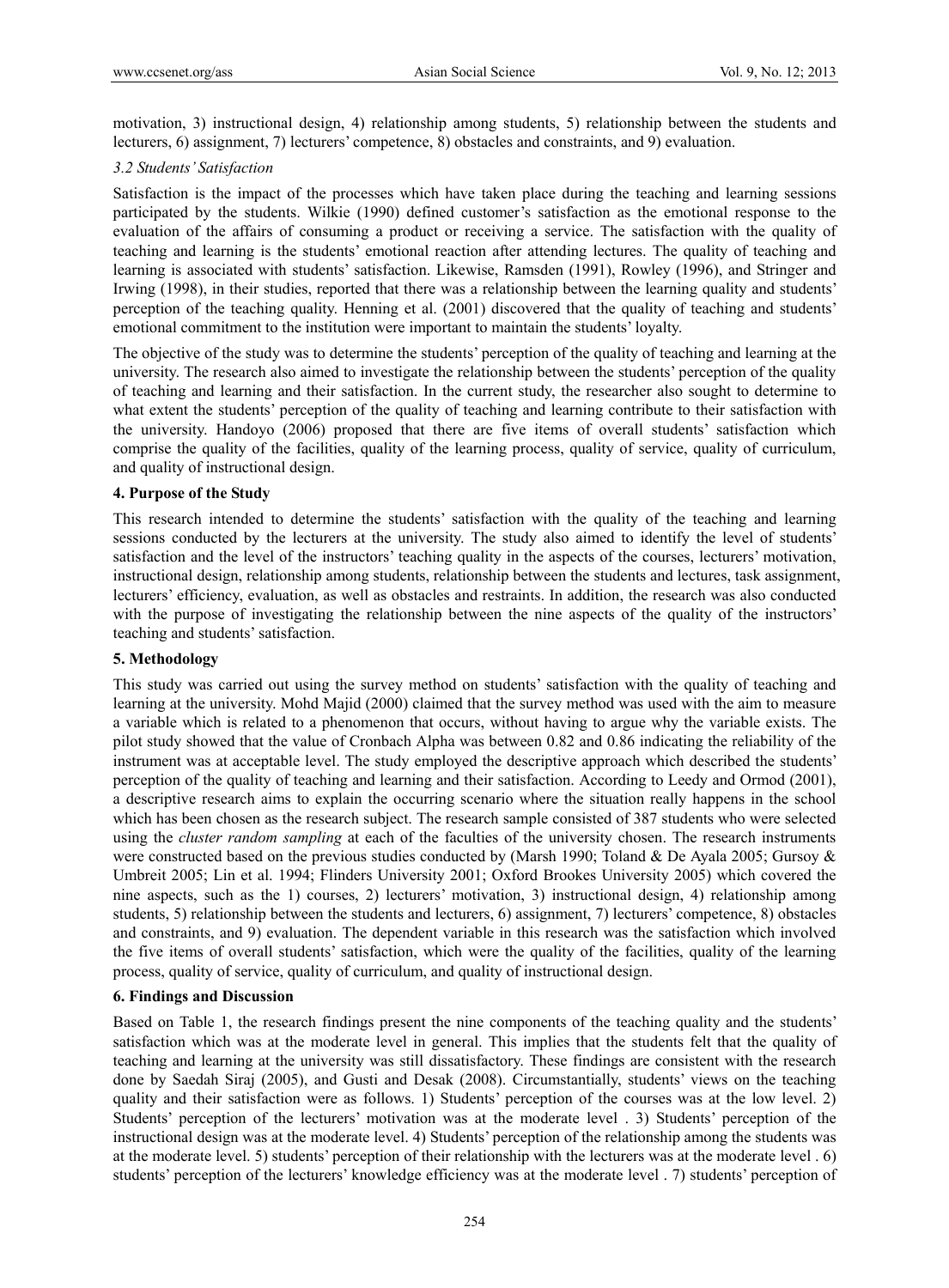the evaluation was at the moderate level . 8) students' perception of the assignment was at the moderate level. 9) students' perception of the barriers and constraints was at the moderate level .

Students' satisfaction was also at the moderate level in general. This shows that the students at the university had not yet achieved the high satisfaction which was sufficient with their requirements that were expected to be fulfilled. These findings contradict the statement by Made (2007) reporting that the students' satisfaction with the educational service was generally better.

| Variable                        | Mean | <b>Stdv</b> | Level    |
|---------------------------------|------|-------------|----------|
| Courses                         | 2.15 | .09         | Low      |
| Lecturer's motivation           | 2.78 | .95         | Moderate |
| Instructional design            | 2.89 | 1.0         | Moderate |
| Relationship among students     | 2.22 | 1.0         | Moderate |
| Relationship with the lecturers | 2.85 | .99         | Moderate |
| Task assignment                 | 3.08 | .95         | Moderate |
| Lecturers' efficiency           | 2.64 | 1.0         | Moderate |
| Evaluation                      | 3.14 | .94         | Moderate |
| Obstacles and restraints        | 2.72 | 1.03        | Moderate |
| Students' satisfaction          | 3.28 | .51         | Moderate |

Table 1. Students' perception of the quality of teaching and learning in the university

Table 2 contains the analysis results of the relationship between the quality of teaching and learning and students' satisfaction. The results indicate that all of the variables of the quality of teaching and learning had a significant relationship with the students' satisfaction. This is in line with the studies conducted by Ali Kara (2004) and Sevgi Ozgungor (2009). The variables which had a significant relationship with the students' satisfaction that were at the low level consisted of the 1) courses, 2) instructional design, 3) relationship among students, 4) lecturers' competence, and 5) barriers and constraints, while the variables which had a significant relationship with the students' satisfaction that were at the moderate level comprised the 1) lecturers' motivation, 2) relationship between the lecturers and students, 3) assignments, and 4) evaluation.

Table 2. The relationship between the quality of teaching and learning and the students' satisfaction with the university

| <b>Variable</b>                 | r           | <b>Sig</b> | Correlation |
|---------------------------------|-------------|------------|-------------|
| Courses                         | $.206***$   | .000       | Low         |
| Lecturers' Motivation           | $.312***$   | .000       | Moderate    |
| <b>Instructional Design</b>     | $.161**$    | .001       | Low         |
| Relationship among Students     | $.174**$    | .001       | Low         |
| Relationship with the Lecturers | $.325***$   | .000       | Moderate    |
| Lecturers' Efficiency           | $.244***$   | .000       | Low         |
| Task Assignment                 | $.539^{**}$ | .000       | Moderate    |
| Examination and Evaluation      | $.383**$    | .000       | Moderate    |
| Barriers and Constraints        | $.164***$   | .000       | Low         |

Figure 1 describes the influence of the quality of teaching and learning on the satisfaction of the university students. The regression analysis involved the use of AMOS 18 to find out how intense the influence of the quality of teaching and learning on the students' satisfaction was. The analysis results show that the model tested fit the Chi Square value of  $317.671$  with P=.000. This denotes that the model fit the data, yet the value of GFI=8.26 < 0.9, AGFI=.734 < .0.9, TLI=.103 < 0.9 and RMSEA=.142 > 0.08. Based on the analysis of the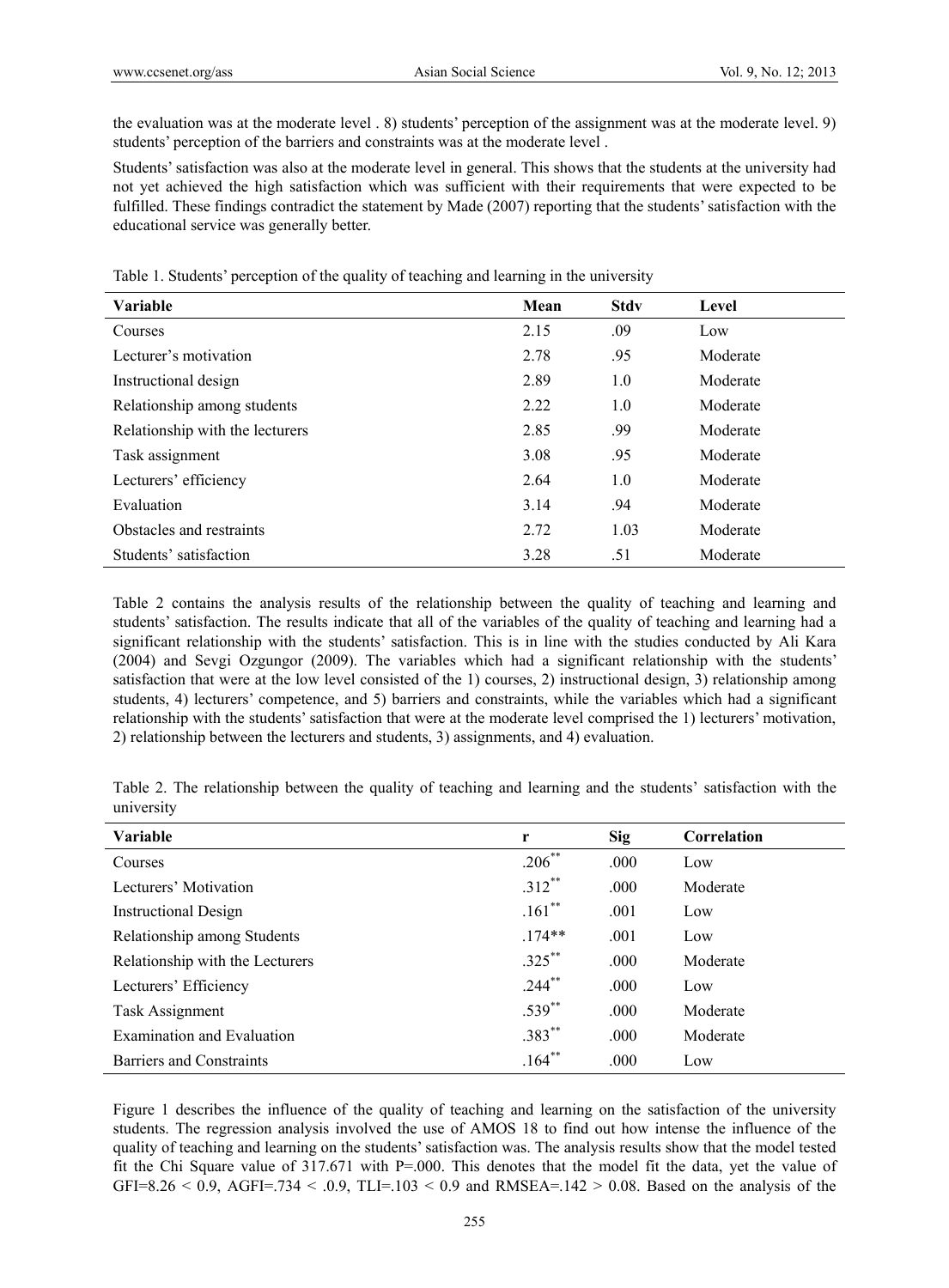confirmatory factors done on the exogenous variables, it is understood that the model has not yet met the criteria of the *goodness of fit* specified. The test value of the *goodness of fit* with χ2 was as big as 317.671 with the probability of  $0.00<0.05$ , indicating that there was no difference between the experimented model and the observational data. The results of the measure of conformity of the other models were at the poor level. Therefore, the conformity of the predicted model with the observational values of the exogenous variable has not met the requirements set.



Figure 1. The contributions of the nine domains of students' perception of the quality of teaching and learning to the satisfaction of Riau university students

Based on the Standardized Regression Weights analysis tabulated in Table 3, the influence of the nine components of the students' perception on the quality of teaching and learning on students' satisfaction involved 1) students' perception of the course which contributed =.100 (10%) to students' satisfaction, 2) students' perception of the lecturers' motivation which contributed =.132 (13.2%) to students' satisfaction, 3) students' perception of the instructional design which contributed  $=0.087$  (8.7%) to students' satisfaction, 4) students' perception of the relationship among students which contributed 065 (6.5%) to students' satisfaction , 5) students' perception of the relationship between the lecturers and the students which contributed  $=$ .014 (1.4%), 6) students' perception of the lecturers' efficiency which contributed  $=$ . $=$ .309\*\*\* (30.9%), 7) students' perception of the evaluation which contributed  $=$  -026 (2.6%), 8) students' perception of the barriers and constraints which contributed  $=$  064 (6.4%) to students' satisfaction.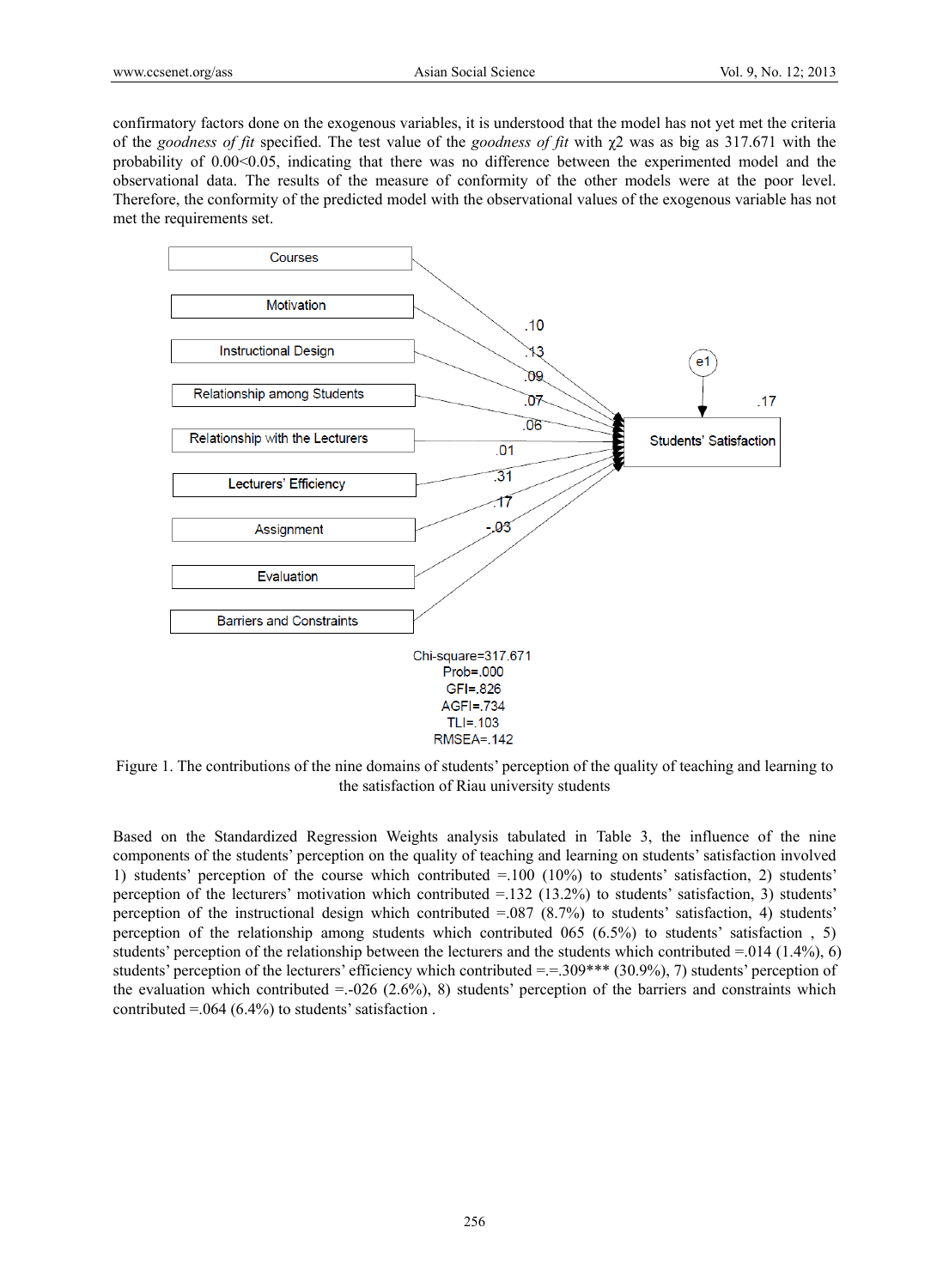|                        |              |                                 | <b>Estimate</b> |
|------------------------|--------------|---------------------------------|-----------------|
| Students' Satisfaction | <---         | Courses                         | .100            |
| Students' Satisfaction | $\leftarrow$ | Lecturers' Motivation           | .132            |
| Students' Satisfaction | <---         | Instructional Design            | .087            |
| Students' Satisfaction | $\leftarrow$ | Relationship among Students     | .065            |
| Students' Satisfaction | $\leftarrow$ | Relationship with the Lecturers | .014            |
| Students' Satisfaction | <---         | Lecturer's Efficiency           | .309            |
| Students' Satisfaction | $\leftarrow$ | Assignment                      | .168            |
| Students' Satisfaction | <---         | Evaluation                      | $-.026$         |
| Students' Satisfaction | <---         | Barriers and Constraints        | .064            |

Table 3. The standardized regression weights analysis results of the influence of the variable of the teaching quality on the students' satisfaction

Table 4 presents the Squared Multiple Correlations analysis of the influence of the nine components of students' perception of teaching and learning on the students' satisfaction comprising the 1) courses, 2) lecturers' motivation, 3) instructional design, 4) relationship among students, 5) relationship between the students and lecturers, 6) assignment, 7) lecturers' competence, 8) obstacles and constraints, and 9) evaluation, which altogether contributed  $=168$  to the satisfaction of the students. This shows that the nine components of the students' perception on the quality of teaching and learning gave the contribution of 16.8% in total.

Table 4. The squared multiple correlations analysis of the influence of the nine components of students' perception of teaching and learning on the students' satisfaction in total

|              |      |          |  |                                                             |  |  |  |  | <b>Estimate</b> |
|--------------|------|----------|--|-------------------------------------------------------------|--|--|--|--|-----------------|
| Students'    | ⊂--- |          |  | The Nine Components of Students' Perception on Teaching and |  |  |  |  | 168             |
| Satisfaction |      | Learning |  |                                                             |  |  |  |  |                 |

The overall findings of the study denotes that students' perception of the quality teaching and learning were at the moderate level, implying that the quality of teaching and learning in the students' view was good. The students evaluated the teaching and learning processes at university as able to fulfill their requirements, yet their hope of receiving the instructions which are higher in quality has not yet accomplished. This findings differ with the findings of a research done at the Faculty of Mathematics and Natural Sciences of the University of Udayana Bali which discovered that the quality of service given by the university to the students must be enhanced since there was a really high imbalance between the quality of service expected by the students and the quality of service which was actually received by them. Gusti and Desak (2008) and Zulkiflee (2002) in their research found out that the factors which influence the students' attitude are the teachers, curriculum, purposes, instructional periods, facilities, and tools. All of the components of teaching and learning are part of the quality of teaching and learning, making them potent in influencing students' positive attitudes and satisfaction.

The purpose of the evaluation of the quality of teaching and learning was to provide the lecturers and universities with the views on the extent to which the quality of the educational service can be given so that the suggestions can be accounted as the guidelines in improving the teaching and learning processes conducted by the instructors. This is parallel with Rowley (1996) who asserted that the evaluation of the quality of teaching and learning are beneficial in helping teachers to enhance their teaching quality as well as functioning as the direct measure of the students' satisfaction throughout their higher education period. According to Barnard (1999), there is a positive correlation between the Total Quality Management (TQM) in the teaching and learning processes and the students' perception of the effectiveness of the instructions delivered by the instructors.

The findings in the research done by I Made (2007) on the students' satisfaction with the quality of the educational service indicated that students generally expressed better satisfaction, instead they were rather dissatisfied with the high cost of higher education and the non-optimal use of the instructional media. On the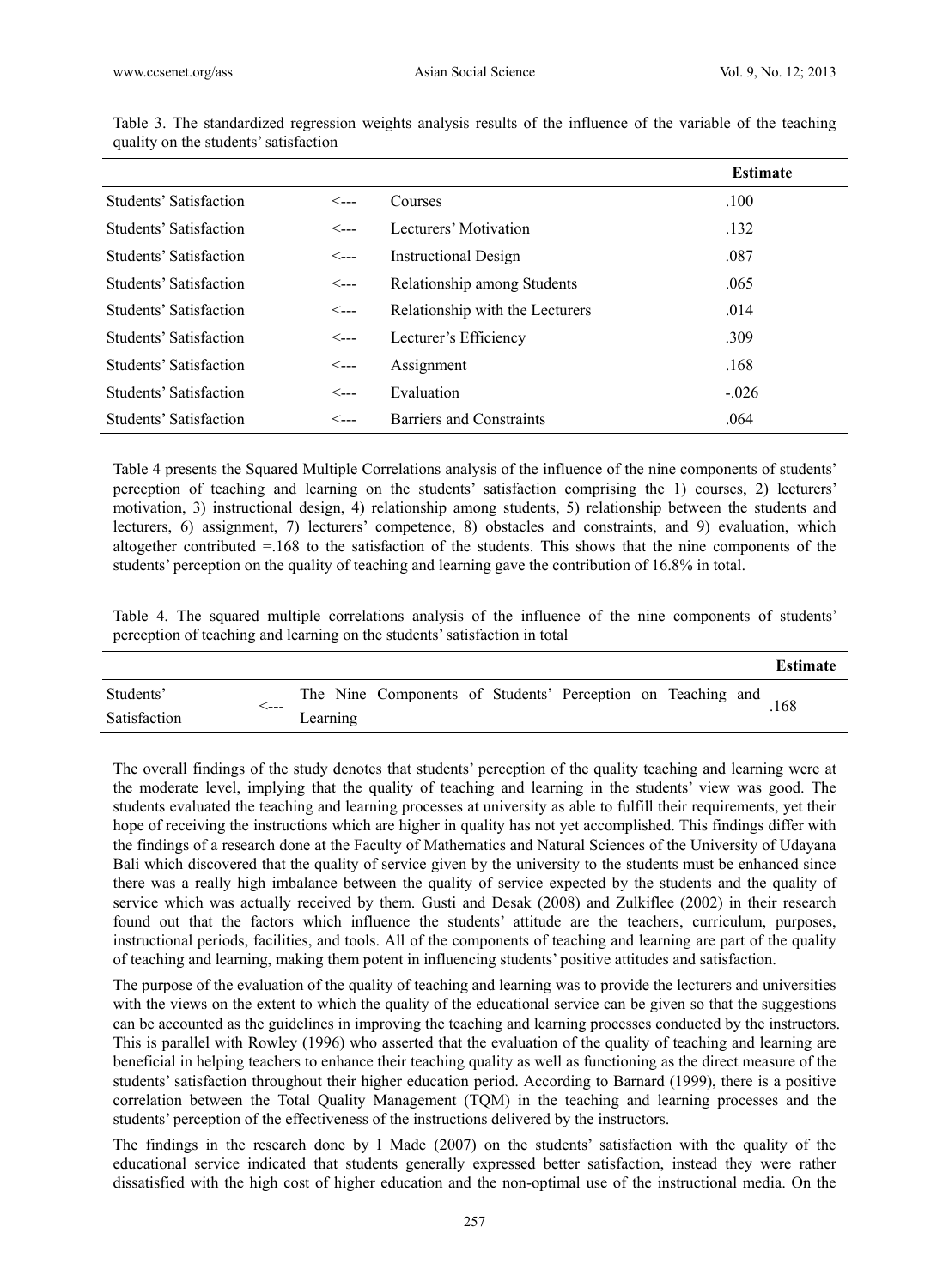same note, Aldridge and Rowley (1998) stated that it was clear that from the students' point of view the quality education provides better learning opportunities and the level of satisfaction and dissatisfaction largely influences the students' success or failure. Deshields et al. (2005) and Palacio et al. (2002) who have carried out research projects on the university students in Spain found that the image of the university influenced the satisfaction of the students with the university. The image of a university was determined by the quality of the service and administration performed by the university as well as its ability in producing competent graduates. The university with a better image paid attention to the students' needs and organized the educational programs which are appropriate with the students' requirements in the future career world. Henning et al. (2001) affirmed that the teaching quality and students' emotional commitment to the institution are crucial in maintaining students' loyalty.

The findings of this study indicate that there was a positive relationship between the students' perception of the quality of teaching and learning and the satisfaction of the students. This implies that the higher the quality of teaching and learning is, the higher the students' satisfaction with the university will be. On the contrary, if the quality of teaching and learning is poor, the students' satisfaction will also be reduced. Ali Kara (2004) in his research at the *College of Business Administration,* Pennsylvania State University discovered that the relationship between the college students' knowledge and their satisfaction was positive and significant. SevgiOzgungor (2009) proposed that there is a significant relationship between the self-efficacy and students' evaluation, since the self-efficacy is closely-related to the good instruction and the capability of teachers in organizing the teaching using clear instructions.

The result of the analysis using AMOS on the influence of the quality of teaching and learning on the students' satisfaction was 16.8%, and the rest was determined by other factors. A research by Hill (1995) showed that the primary customers of the university were the students and the higher education institutions were increasingly aware of their status in the industry service, urging them to give extra attention in fulfilling students' desire and needs (Elliot & Shin, 2002). Students' satisfaction is the overall impact of the teaching and learning, not only the knowledge earned by the students (Wiers-Jenssen, Stensaker & Grogaard, 2002). Just as suggested by Elliott and Shin (2002), satisfaction is the outcome variable which is appropriate to investigate since it benefits the students in terms of the courses, motivational improvement, lower rates of issues, and better instruction. Overall, it can be concluded that the quality of teaching and learning gives positive and significant contribution to the enhancement of students' satisfaction.

## **7. Implication**

One of the principal factors in upgrading the university is the enhancement in the quality of teaching and learning. Based on the findings of the study, overall, the evaluation of the quality of teaching and learning was at the moderate level. This implies that the quality of teaching received by the students was not at satisfactory level, since the students evaluated the teaching and learning processes at the university as still being unable to meet their hope and expectation. This finding provides the information for the lecturers to enhance their teaching quality especially in the aspects of the courses and their relationship with the students. Various strategies can be applied by the lecturers in the effort of producing good quality of instruction.

In addition, the findings of the study in general shows that students' satisfaction with the university was at the moderate level. This indicates that the university students have not gained the high satisfaction which is sufficient to meet their requirements. The evaluation on the quality of teaching and learning is related to the level of students' satisfaction with the institutions of higher education. Better quality of teaching and learning produces a higher level of satisfaction, while poorer quality of teaching and learning will result in the lower level of the satisfaction of the students. The implication form this research is that a high level of satisfaction is in the hope of every customer of the service and administration provided by the university. Students' satisfaction results from the service and administration executed by the university. If the institution performs better service and administration, students will gain a high level of satisfaction as well as maintain their feelings of pride and loyalty to the university. Students' satisfaction also associates with their success in education. A high level of satisfaction in students will contribute to their success; conversely, the low level of satisfaction will be one of the factors leading to their failure.

## **8. Conclusion**

Students' satisfactions with the quality of instruction, delivered by the lecturers were at the moderate level. Students possessed good perceptions of the task assignment and the evaluation done by the instructors. The quality of the lecturer's teaching had a positive relationship with students' satisfaction. This implies that the quality of teachers' instruction was one of the factors that could influence students' satisfaction. There were good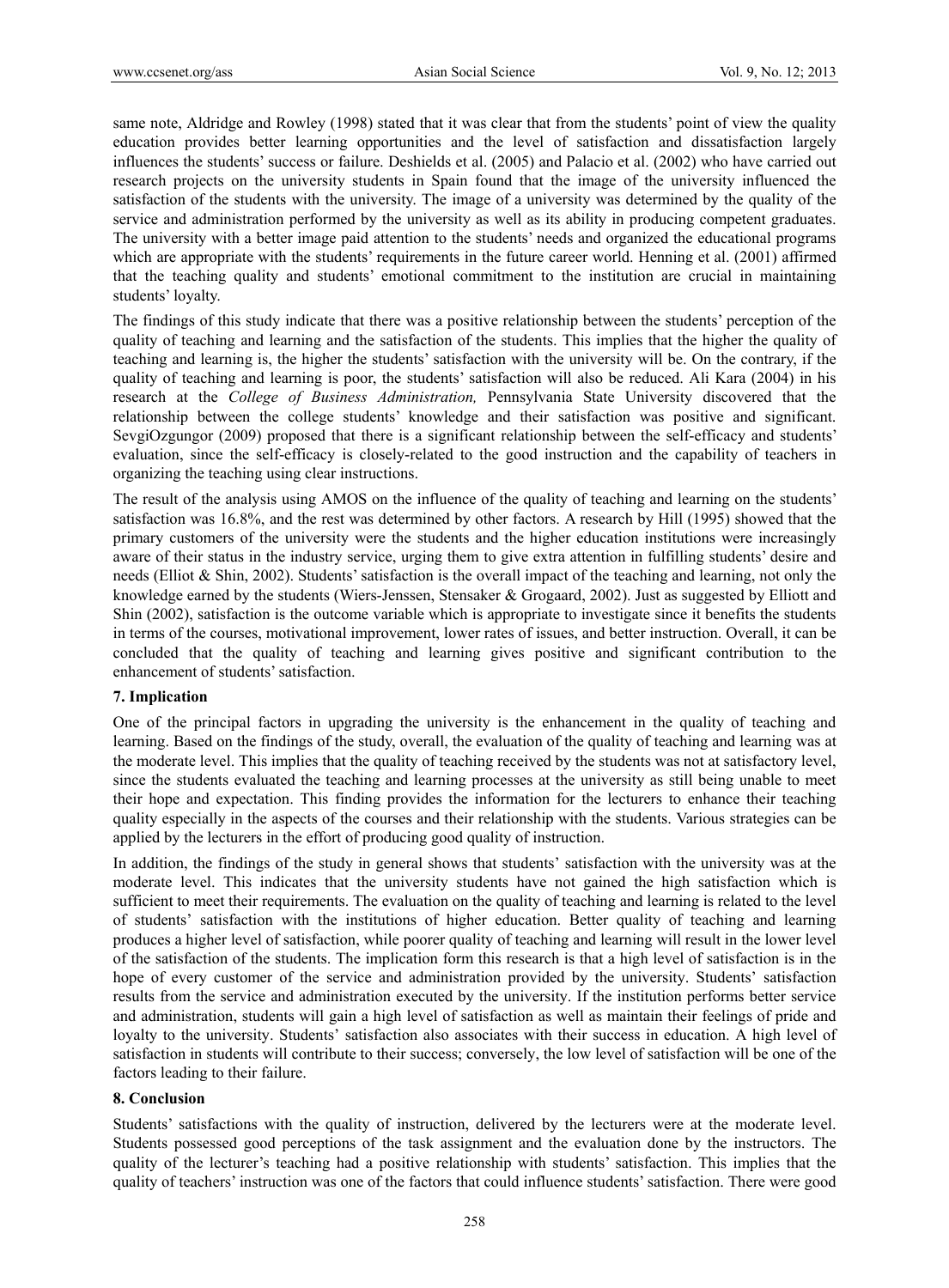relationships among the aspects of the lecturers' motivation, between the lecturers and the students, task assignment, examination, and evaluation, whereas the aspect of the lecturers' efficiency gave the largest contribution.

## **References**

- Aldridge, S., & Rowely, J. (1998). Measuring customer satisfaction in higher education. *Quality Assurance in Education, 6*(4), 197-204. http://dx.doi.org/10.1108/09684889810242182
- Barnard, J. (1999). Using total quality principles in business courses: The effect on student evaluations*. Business Communication Quarterly, 62*(2), 61-73. http://dx.doi.org/10.1177/108056999906200206
- Chong, B. K., & Crowther, F. (2005). A New framework for measuring the quality of outcomes-based engineering education.  $35<sup>th</sup>$  ASEE/IEEE Frontiers in Education Conference engineering education. 35<sup>th</sup> ASEE/IEEE Frontiers in Education Conference. http://dx.doi.org/10.1109/FIE.2005.1612017
- DeShields Jr., O. W., Kara, A., & Kaynak, E. (2005). Determinants of business student satisfaction and retention in higher education: applying Herzberg's two factor theory. *International Journal of Educational Management, 19*(2), 28-139. http://dx.doi.org/10.1108/09513540510582426
- Elliott, K. M., & Shin, D. (2002). Student satisfaction: an alternative approach to assessing this important concept. *Journal of Higher Education Policy and Management, 24*(2), 199-209. http://dx.doi.org/10.1080/1360080022000013518

Flinders University. (2001). *International Course Work Student Satisfaction Survey.* Adelaide, Australia.

- Greiner, K. (2000). *A Study of Academic Service Quality and Instructional Quality in a Midwestern Higher Education Environment.* A Dissertation Presented to the School of Education Drake University. Retrieved from http:// www.lib.drake.edu.8080/dspace/bitstream/2092/297/1/
- Greiner, K. (2000). A study of academic service quality and instructional quality in a Midwestern higher education environment. A Dissertation presented to the School of Education Drake University.
- Gursoy, D., & Umbreit, W. T. (2005, February). Exploring students' evaluations of teaching effectiveness: what factors are important? *Journal of Hospitality & Tourism Research, 29*(1), 91-109. http://dx.doi.org/10.1177/1096348004268197
- Handoyo, S. (2006). Beberapa Faktordari Mutu Layanan Akademik dan Pengajaran Yang Mempengaruhi Kepuasan Mahasiswa UNINUS Bandung, Tesis Magister Manajemen Pendidikan Program Pascasarjana Universitas Islam Nusantara Bandung.
- Harvey, L. (1993). *Quality assessment in higher education: Collected papers of the QHE project.* Birmingham, QHE.
- Hennig, T., Langer, M. F., & Hansen, U. (2001, May). Modeling and managing student loyalty. *Journal of Service Research, 3*(4), 331-344. http://dx.doi.org/10.1177/109467050134006
- Hennig-Thurau, T., & Klee, A. (1997). The Impact of customer satisfaction and relationship quality on customer retention: A critical reassessment and model development. *Journal Psychology & Marketing, 14*(8), 737-764. http://dx.doi.org/10.1002/(SICI)1520-6793(199712)14:8<737::AID-MAR2>3.0.CO;2-F
- Hill, F. M. (1995). Managing service quality in higher education: the role of the student as primary consumer. *Quality Assurance in Education, 3*(3), 10-21. http://dx.doi.org/10.1108/09684889510093497
- Holford, D., & Patkar, A. (2003). Identification of service quality dimensions of pharmaceutical education. *American Journal of Pharmaceutical Education, 67*(4). Retrieved from http://www.ajpe.org/aj6704/aj6704108/aj6704108.pdf
- Kara, A. (2004). *Business student satisfaction, intentions and retention in higher education: An empirical investigation*. Pennsylvania State University-York Campus Oscar W. DeShields, Jr., California State University, Northridge.
- Leedy, P. D., & Ormod, J. E. (2001). *Practical research planning and design*, Ed. Ke-7. Upper Saddle River, New York: Prenctice-Hall, Inc.
- Marsh, H. W., & Bailey, M. (1993). Multidimensional students' evaluations of teaching effectiveness. *Journal of Higher Education, 64*(1), 1-18. http://dx.doi.org/10.2307/2959975
- Marsh, H. W., & Hocevar, D. (1990). *The Multidimensionality of students' evaluation of teaching effectiveness: The generality of factor structures across academic discipline, instructor level, and course level.* Retrieved from http://www.mcmaster.ca/stlhl/documents/student%20Evaluation %20of%20 Teaching.pdf